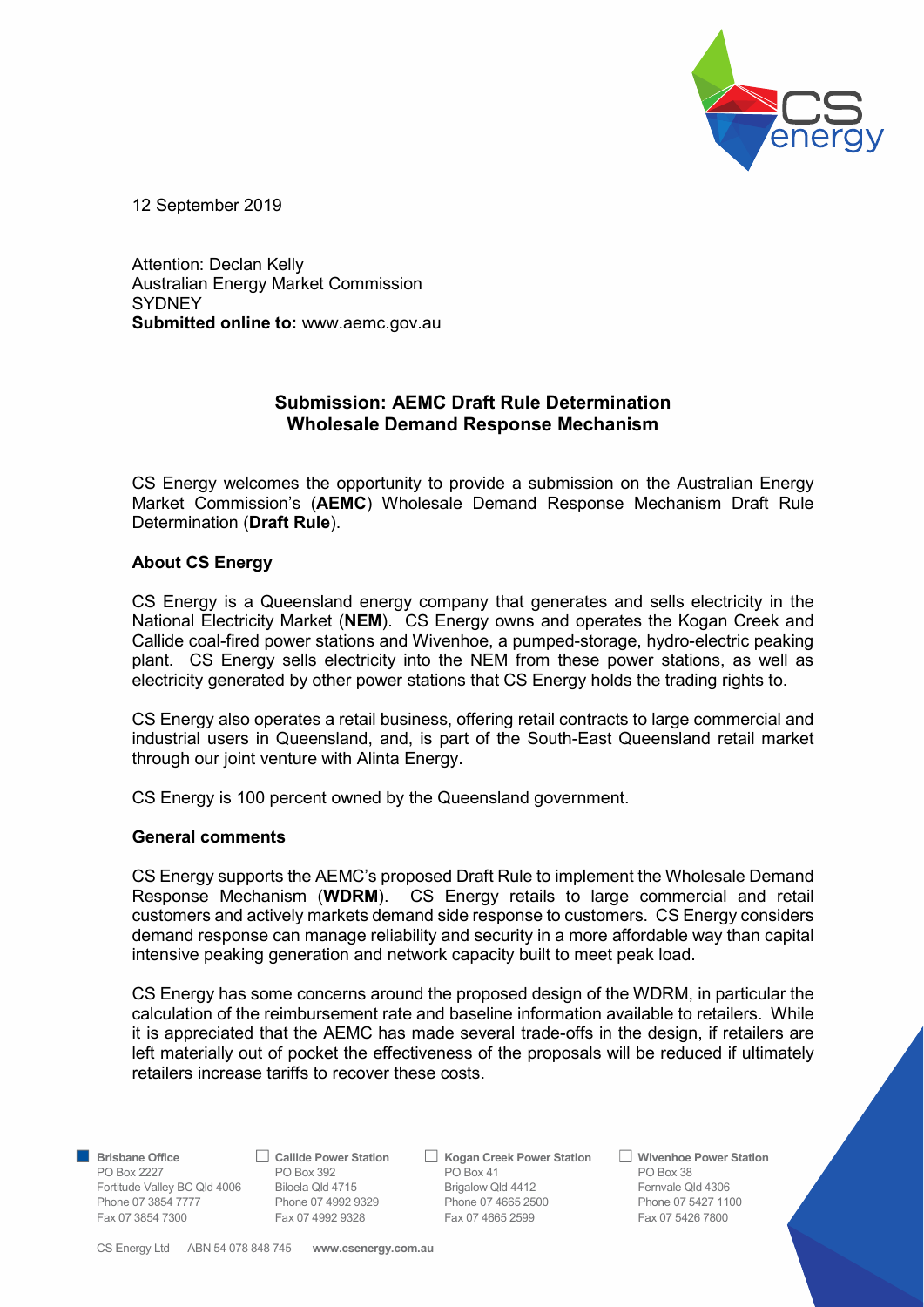Our detailed submission on the Draft Rule is set out in the Attachment.

Yours sincerely

Teresa Scott Market Policy Manager

Enquiries: Teresa Scott, Market Policy Manager Telephone 07 3854 7447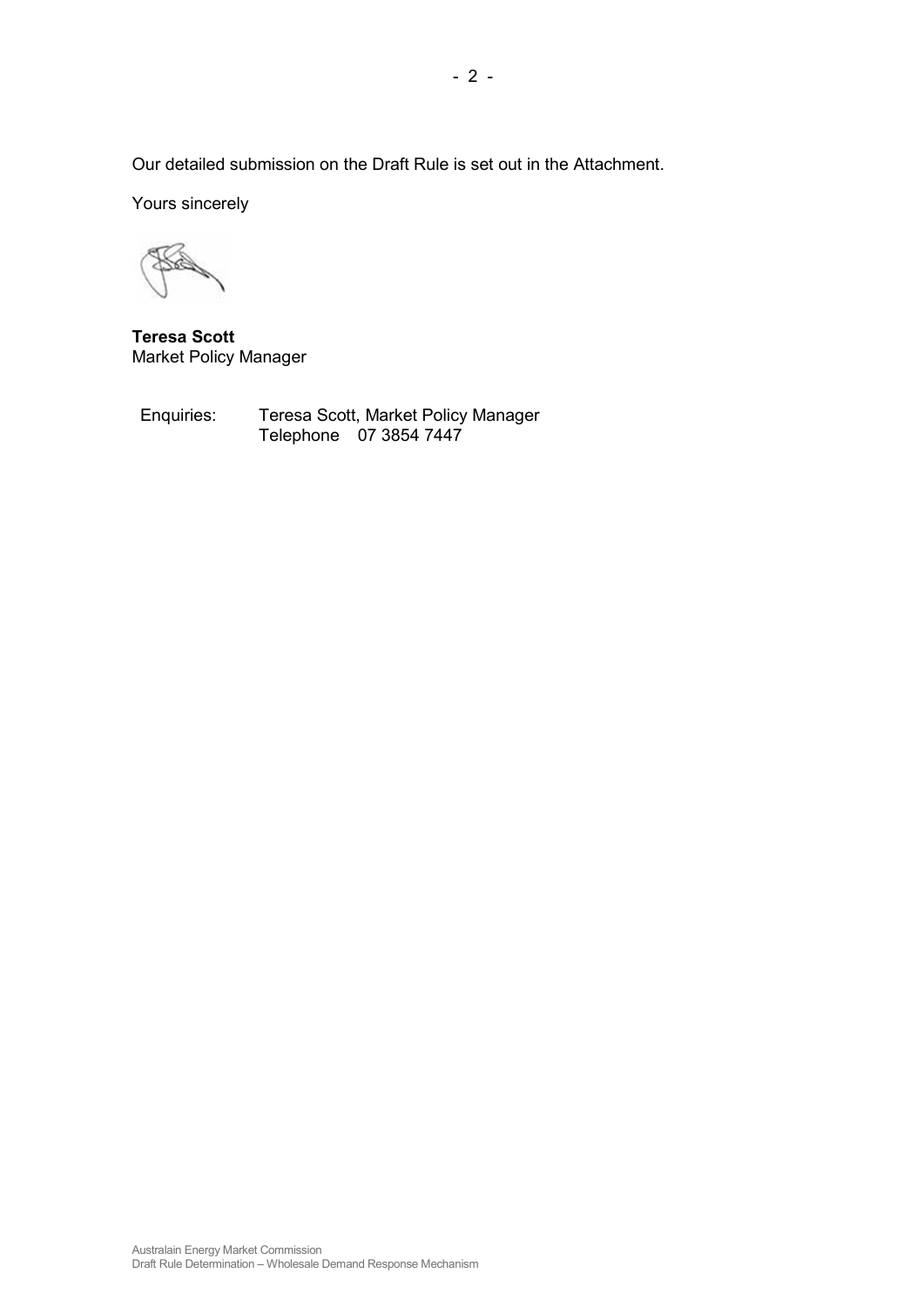# ATTACHMENT

## 1. Proposed Wholesale Demand Response Mechanism

CS Energy supports the AEMC's proposed Draft Rule to implement the WDRM.

CS Energy retails to large commercial and retail customers and actively markets demand side response to customers. Contrary to concerns raised by some stakeholders that consumers are unable to undertake demand response due to the absence of offers being made available by retailers, CS Energy 's experience is that offers for demand response are not aggressively being taken up by customers. Notwithstanding this experience, CS Energy takes seriously its commitments to customer affordability and this is demonstrated through its participation as a foundation signatory to The Energy Charter. Through the charter, CS Energy recognises that affordable energy is essential for Australian households and businesses and we are committed to making energy more affordable. CS Energy believes the proposed WDRM will facilitate greater access by consumers to demand response, and CS Energy is supportive of this.

Additionally, CS Energy considers demand response can manage reliability and security in a more affordable way than building new peaking generation and network capacity, both of which are capital intensive. The WDRM provides a mechanism for consumers to reduce their consumption in response to spot prices. CS Energy has previously set out its support for demand side participation having greater exposure to real time price signals in its submission to the Reliability Review, dated 28<sup>th</sup> May 2018.

## 2. Reimbursement rate

The Draft Rule provides that retailers will recover the difference between what they bill the customer (actual consumption) and what they settle in the wholesale market (baseline consumption) from the demand response service provider (DRSP), via AEMO's settlement process. The amount will be calculated based on a wholesale demand response reimbursement rate, which under the Draft Rule is proposed as the load weighted average spot price for the previous 12 months, calculated quarterly.

The AEMC has clarified at the workshops that the reimbursement rate is intended to compensate the retailer for the wholesale cost component of the retail tariff. CS Energy submits that the load weighted average spot price is unsuitable for determining this wholesale cost. Retail tariffs are set by reference to prices in the contract market, with a retailer using a variety of products to mitigate its exposure to the spot price (including base load swaps, peaking swaps and caps).

If a retail customer provides demand response under the WDRM, CS Energy anticipates customers will request two quotes from the retailer by reference to:

- the wholesale cost to cover the customer's baseline load [a]; and
- the wholesale cost to cover the actual load [b].

The difference between the two [a-b] is the additional wholesale cost to cover the delta between the customer's baseline and actual. The customer can then compare this to their marginal benefit from consuming to the baseline level [c] (their opportunity cost).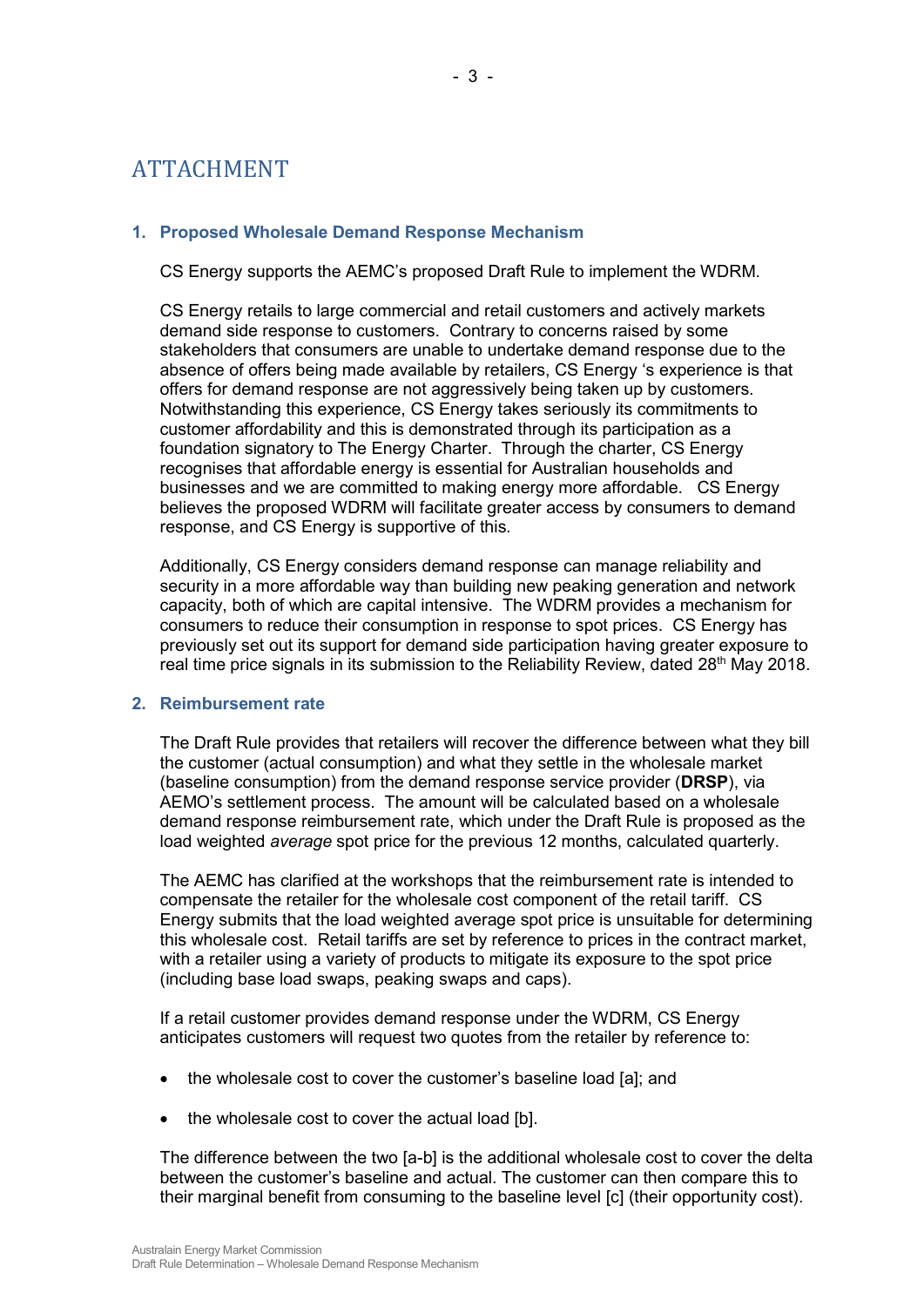They can also compare it to the offer price made by the DRSP [d], for the customer to provide demand response under the WDRM.

If the WDRM is intended to promote efficient consumption of electricity, economic efficiency will be maximised when decisions are made using marginal costs. Therefore, the delta [a-b] must be priced at the marginal retail costs not average retail costs.

Demand response is likely to be dispatched during periods of peak demand and consequently high pool prices. The additional wholesale costs to serve load in these periods should be determined by reference to a mix of peak prices and cap prices. That is, the retailer will buy more peaking swaps and caps to mitigate the spot price exposure to the difference between the baseline and actual. Off-peak contracts or base load swaps will not mitigate the retailer's risk for the delta between the baseload and actual (ie [a-b]), and therefore should not be used in determining the retailer's wholesale costs during these periods.

CS Energy submits the reimbursement rate should be determined by reference to average peak prices for the previous 12 months in the forward contract market, calculated quarterly. For simplicity, we have not recommended including caps as an element of the cap price is implicit in the peak price. A reimbursement rate set by reference to average peak prices in the forward contract market more accurately reflects the wholesale cost to retailers, and the instances of over-recovery and underrecovery are more likely to balance out over time.

As a final comment on the reimbursement rate, while CS Energy supports the proposed Draft Rule, as a general principle we do not support administered or regulated prices as regulated pricing typically leads to distorted outcomes. CS Energy acknowledges however the AEMC's efforts in developing the model and the balance it has struck between the imperfections arising from the use of the reimbursement rate and the otherwise significant and costly changes to retailer's billing systems.

#### 3. Baseline methodology

The Draft Rule provides that wholesale demand response will be settled through the wholesale market with reference to the baseline which will be centrally determined. Load participating in the WDRM must have a baseline methodology, which will be developed in accordance with AEMO'S wholesale demand response guidelines.

CS Energy acknowledges the AEMC has sought to establish a robust framework for determining the baseline so that it is accurate, unbiased, not susceptible to gaming and will adapt to changes in customer characteristics. CS Energy continues however to be concerned with the use of a baseline as part of the WDRM. The NEM has been designed on the principle that market participants receive spot price based on a measurable quantity. As recognised in the Draft Rule determination, the baseline is a counterfactual which can never be measured.

CS Energy believes that the key to ensuring the baseline demonstrates the attributes of a "good" baseline is that the baseline methodology is regularly reviewed, tested and updated as necessary. Circumstances where this is likely to be particularly relevant are as follows.

 If load participates in demand response, the total energy for the day is likely to remain unchanged with the displaced energy simply shifting to another period of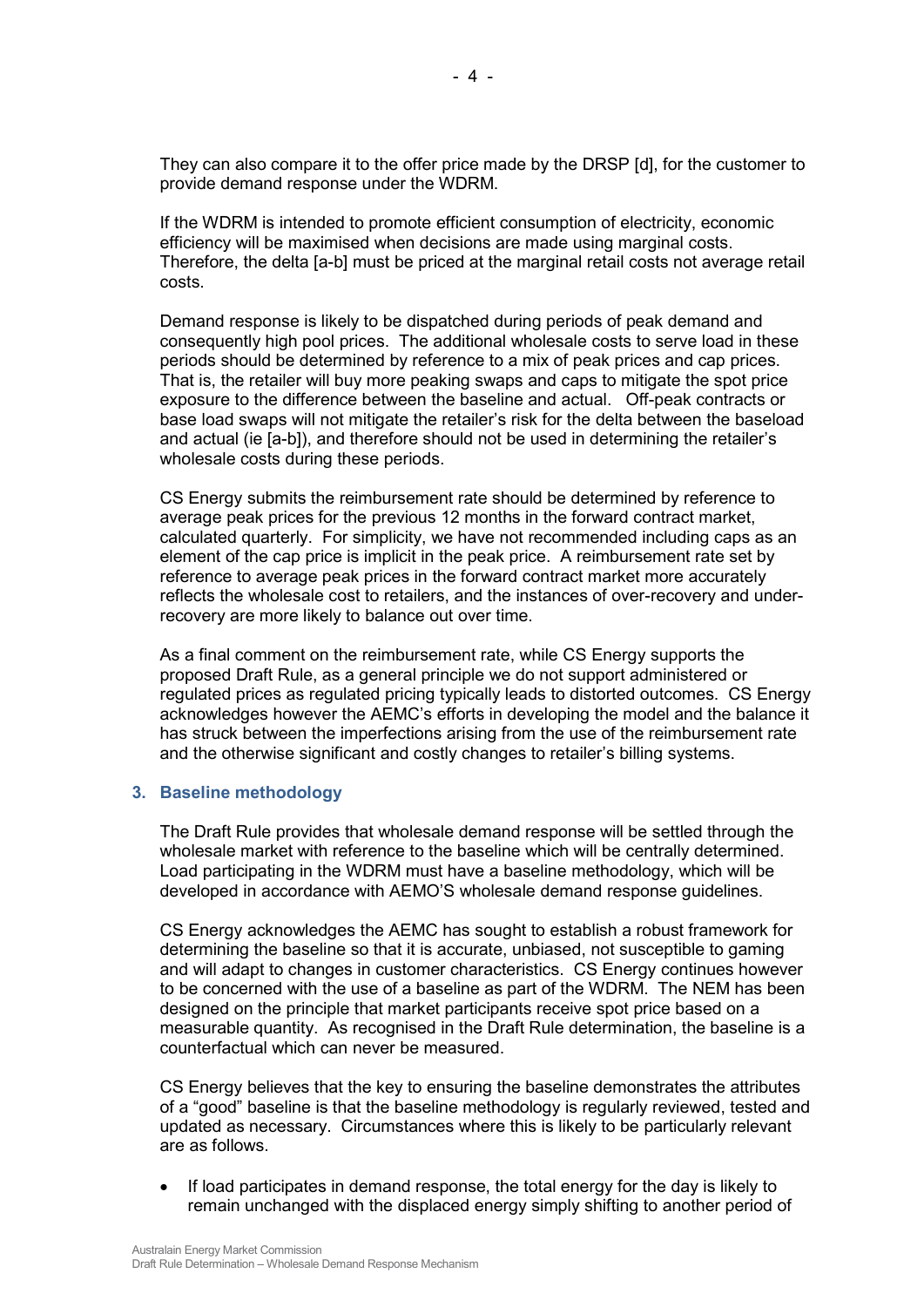the same day. If this is happening regularly, and over a long period of time then the customer's load profile will now include the regular actioning of demand response. The customer will have changed its typical operations and this should be reflected in a new determination of baseline. Load should be unable to continue participating in demand response in the same manner if the service is no longer being provided.

 As businesses grow, downsize or change operations, the baseline should respond to changes in historical consumption with the baseline methodology revised or updated accordingly.

The Draft Rule requires AEMO to report annually on the WDRM including potential improvements to the baseline methodology or underlying baseline methodology metrics. The report must include the timing and process for making any improvements. CS Energy submits that the reporting requirements are not sufficiently robust to ensure the baseline is updated following this review. The process should include:

- a positive obligation on AEMO to revise the baseline methodologies and baseline methodology metrics if improvements are identified; and
- the process to revise the methodology and/or metrics should be commenced at the same time the report is published, as until revised, the market will continue to settle on a baseline which AEMO has identified as requiring improvement.

If the baseline methodologies and/or baseline methodology metrics are not promptly updated following AEMO's review, CS Energy believes industry confidence in valuing the wholesale demand response being provided may be undermined.

## 4. Information provision to retailers

Where a retailer's customer participates in the WDRM through a third-party DRSP, retailers will be provided with the following information:

- the customer is engaged with a DRSP; and
- the baseline methodology.

CS Energy has raised at the AEMC's workshops that its preference is to have access to the baseline, however understands that the baseline will be calculated ex-post and will be calculated only in respect of a wholesaled demand response unit (**WDRU**) dispatched in the trading interval. Retailers will see the baseline determination in the relevant settlement statement.

CS Energy's preference remains that it has access to the baseline ex-ante so that it can appropriately manage its spot exposure to the baseline. We appreciate the AEMC has designed the WDRM to determine the baseline on an ex-post basis as this will reduce the amount of data required to be produced by AEMO (ie a baseline will only be produced if the WDRU is dispatched, instead of a baseline for each of the 288 trading intervals in a day, which may also vary from day to day).

However, as retailers will need a baseline number to appropriately manage their exposure, this design simply shifts the ex-ante determination of the baseline to the retailer. The customer's load forecast cannot simply be substituted for the baseline,